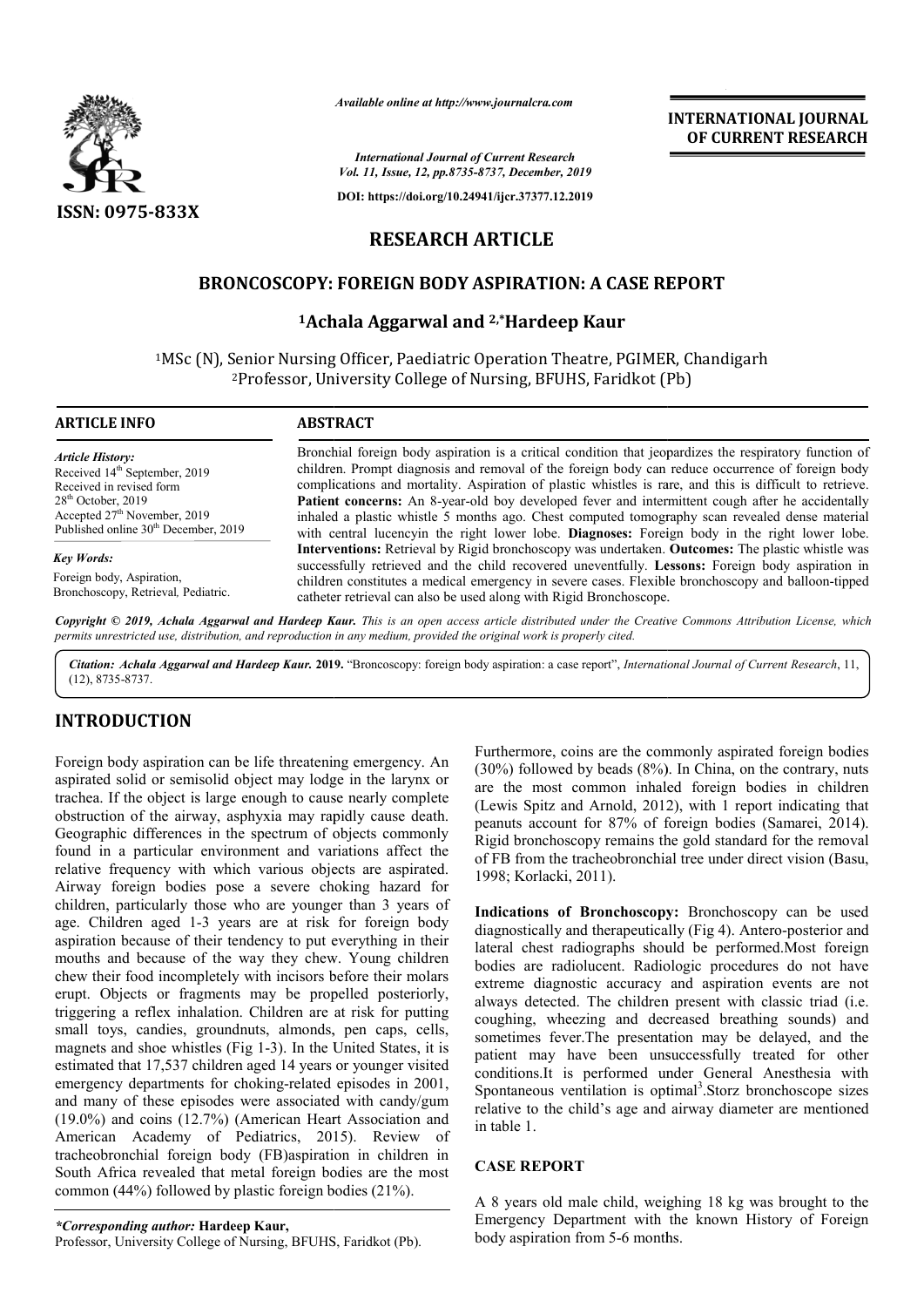

**Figure1.Pen cap**



**Figure 2. Bulb**



**Figure 3. Peanut**

Child was intervene with the evaluate –identify- intervene" E-I-I" approach (American Heart Association and American Academy of Pediatrics, 2015).

**Evaluate**: The steps of Evaluation were as follows.

**Initial impression**: According to Pediatric assessment Triangle, appearance and Skin color of the child was normal. Work of Breathing was also found to be normal.

**Primary assessment**: **Airway** was stable.

**Breathing**- Respiratory rate was 28/min, Respiratory Efforts were normal. Rt. lower lobe entry was less, No Stridor/Wheeze or Crackles. SpO<sub>2</sub> was  $98\%$  (Room Air).

**Circulation** – HR was108/min, CFT< 3 sec (Normal), Central pulses and Peripheral Pulses were Good and Skin temperature was warm to touch.

**Disability** –GCS:  $E_4V_5M_6$  Pupils size was normal, Pupils reacting to light and the activity was normal and symmetrical. **Exposure** – Color is normal, no pallor /Cyanosis.

- **Secondary Assessment:** Focused History showed Child had cough expectorated from 5 months and Fever was present. Focused Examination depicted decreased Rt. lower lobe air entry.
- **Diagnostic Tests:** CCET Chest done 14 DAYS back to admission. Report showed Radio-dense material in Rt. lower lobe likely Foreign Body (FB). Chest X Ray on same day showed Rt. lower lobe collapse.

**Identify**: Foreign Body in right lower lobe. According to Triage Classification child was in Level 4 (Less Urgent).

**Intervene**: Child was started on injectable- Augmentin 450 mg TDS, PCM 300mg QID, Hydrocortisone 100mg TDS and Duolin nebulization TDS.

Rigid Bronchoscopy was planned. Child was maintaining with95% -99% saturation of oxygen. On first day, Rigid Bronchoscopy was done but the foreign body was not retrieved. Patient was shifted to ICU, Arterial blood gas analysis (Table 2) was done and showed child in Respiratory acidosis. Child was continued with the same treatment for next day. The instruments required for the [rocedur were bronchoscope sizes (L-30cm,ID-7.1,OD-7.8), optical alligator forcep ,Telescope 0 Degree 2,Optical lead with optical camera, Warm water, Gloves, suction cathether (10) with suction tube, dressing guaze, lubricating jelly and 1-2 syringes



**Figure 4.Bronchoscope with parts and Sheath**